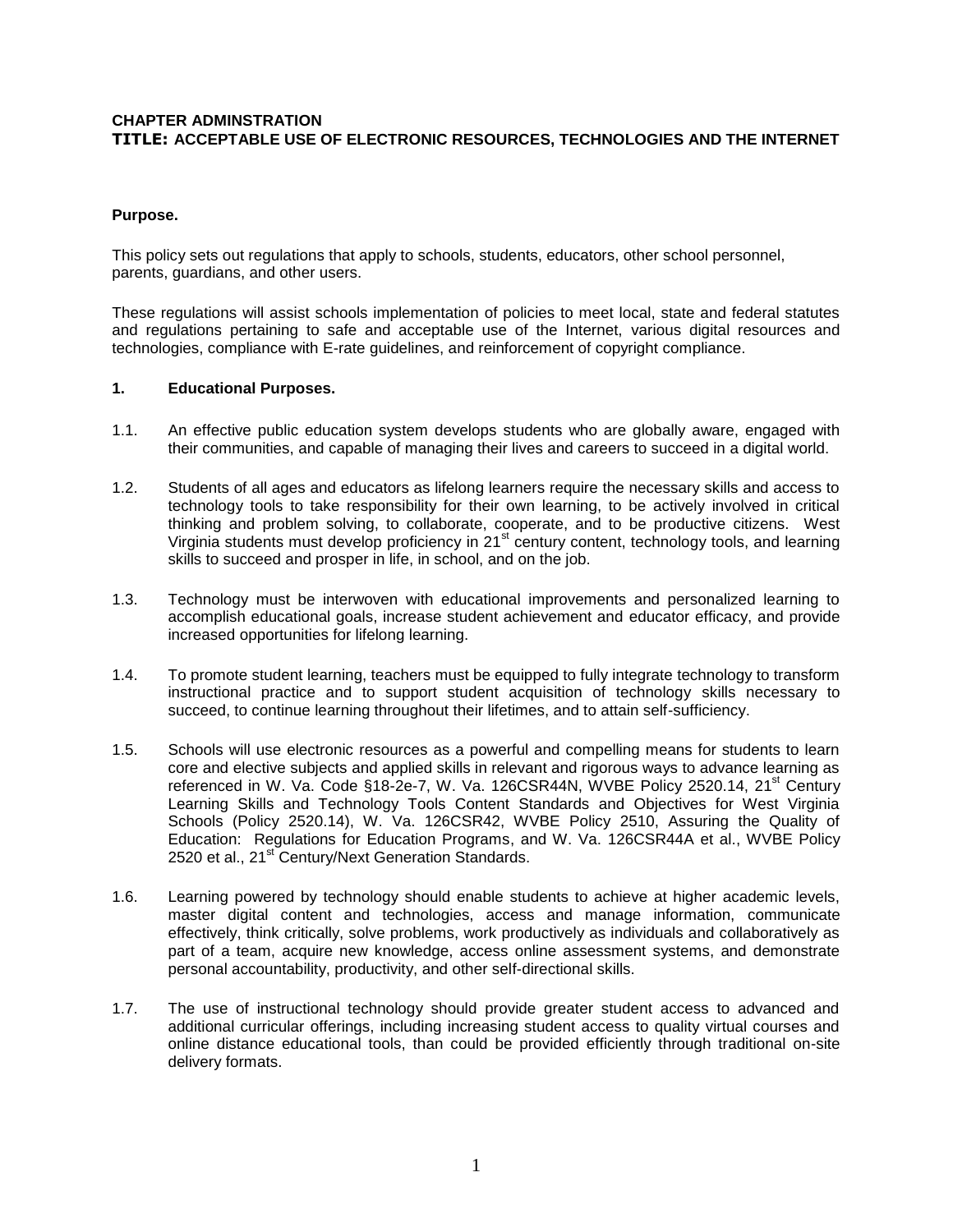- 1.8. Teachers should integrate technology resources to personalize learning, enhance instruction, implement multiple technology-based learning strategies, implement high quality digital content and assessments, and utilize digital resources, technologies, and the Internet in the classroom.
- 1.9. Technology will enable educators to participate in online professional development, access digital resources and platforms, utilize educational data, and deliver instruction through blended learning and other virtual options. The acceptable use of digital resources and devices is necessary to support a personalized learning landscape and other district and state educational policies.
- 1.10. The promotion of acceptable use in instruction and educational activities is intended to provide a safe digital environment, as well as meet Federal Communications Commission (FCC) guidelines and E-rate audits. (See links at [http://wvde.state.wv.us/technology/policy2460.php.](http://wvde.state.wv.us/technology/policy2460.php)**)**

## **2. Digital Citizenship.**

- 2.1. The appropriate use of technology and digital resources promotes positive and effective digital citizenship among students and staff. Digital citizenship represents more than technology literacy. Successful, technologically fluent digital citizens live safely and civilly in an increasingly digital world and use technology responsibly. They recognize that information posted on the Internet is public and permanent and can have a long-term impact on an individual's life and career.
- 2.2. All users need to be part of this digital citizenry to appropriately and safely learn, work, play, and live in today's global society.
- 2.3. The International Society for Technology in Education (ISTE) has produced materials in the book, *"Digital Citizenship in Schools"* that describes nine elements of digital citizenship.
	- 2.3.a. Digital Access full electronic participation in society.
	- 2.3.b. Digital Commerce the buying and selling of goods online.
	- 2.3.c. Digital Communication the electronic exchange of information.
	- 2.3.d. Digital Literacy the capability to use digital technology and knowing when and how to use it.
	- 2.3.e. Digital Etiquette the standards of conduct expected by other digital technology users.
	- 2.3.f. Digital Law the legal rights and restrictions governing technology use.
	- 2.3.g. Digital Rights and Responsibilities the privileges and freedoms extended to all digital technology users, and the behavioral expectations the come with them.
	- 2.3.h. Digital Health and Wellness the elements of physical and psychological well-being related to digital technology use.
	- 2.3.i. Digital Security the precautions that all technology users must take to guarantee their personal safety and the security of their networks.
- 2.4. Digital/Network Etiquette:

2.4.a. Users are expected to abide by the generally accepted rules of digital/network etiquette. These include, but are not limited to, the following:

- 2.4.a.1. Be polite. Do not write or send abusive messages to others.
- 2.4.a.2 Use proper English and appropriate language; avoid "Netspeak." Do not swear; do not use vulgarities or other inappropriate language.
- 2.4.a.3. Use extreme caution when revealing personal information, including a home address and phone number, on web sites, blogs, podcasts, videos, wikis, e-mail or as content on any other electronic medium.
- 2.4.a.4. Do not reveal, on any electronic medium, personal information about another individual.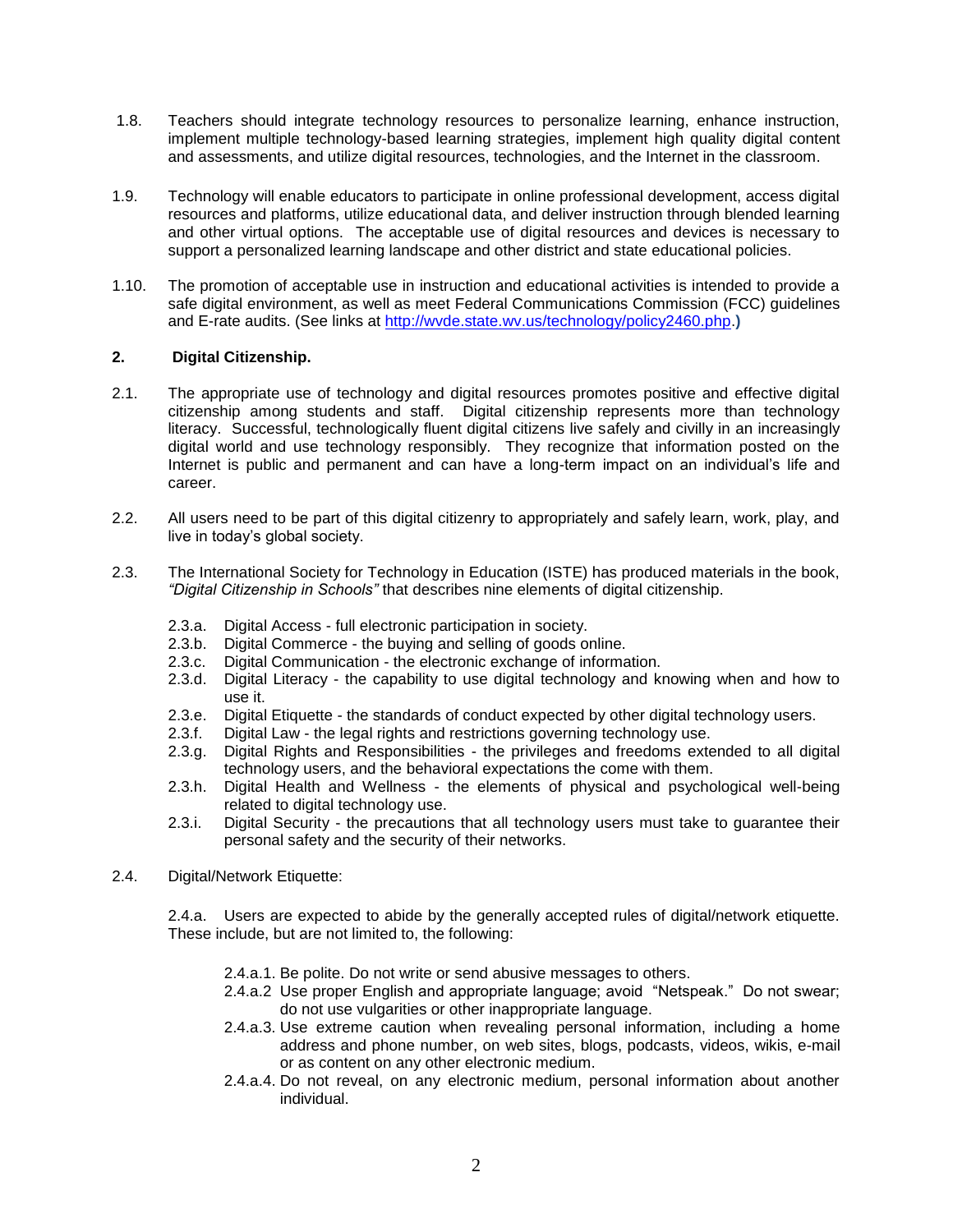- 2.4.a.5. Do not use the Internet in a way that would disrupt the use of the Internet by others (e.g., downloading huge files during prime time; sending mass e-mail messages; annoying other users).
- 2.4.a.6. Keep educational files and e-mail messages stored on servers to a minimum.
- 2.4.a.7. Activate the appropriate automatic reply message and unsubscribe to listservs if account is to be unused for an extended period of time.
- 2.4.a.8. Only publish student pictures or names on class, school or district web sites that are part of the district/school directory information or when appropriate permission has been obtained. (Also see W. Va. 126CSR94, WVBE Policy 4350, Procedures for the Collection, Maintenance and Disclosure of Student Data.)
- 2.4.a.9. Notify the appropriate school authority of any dangerous or inappropriate information or messages encountered.
- 2.5. Digital Security:
	- 2.5.a. Users who identify a security problem on the system must notify a system administrator.
	- 2.5.b. Users must not demonstrate the problem to other users.
	- 2.5.c. Users must not use another individual's account or give their passwords to others. Unauthorized attempts to log into the system as a system administrator will result in revocation of user privileges based on state, county or school policies.
	- 2.5.d. Any user identified as a security risk or having a history of problems with other computer systems may be denied access by the appropriate disciplinary authority
	- 2.5.e. Any unauthorized use is strictly prohibited.

#### **3. Accountability and Responsibility.**

- 3.1. The acceptable and appropriate use of telecommunications and/or access to the Internet and digital resources is an extension of the educator's responsibility in his/her classroom. Educators occupy a position of trust and stand in the place of a parent or guardian while a student is in school. (W. Va. Code § 18A-5-1(a).) Therefore, it is the educator's responsibility to ensure classroom activities focus on appropriate and specific learning goals and objectives for personalized learning when using Internet-related technologies. Student use of Internet-related or web-based applications must be authorized by the educator and parent or guardian through a county-determined procedure. It is also the educator's responsibility not to use electronic technologies in a manner that risks placing him/her in a position to abuse that trust. Even though "educators" are the ones who come in daily classroom contact with students, acceptable/appropriate uses of online resources, technologies and the Internet is a responsibility of all educational staff and employees.
- 3.2. Calhoun County Board of Education (CCBOE) responsibilities:
	- 3.2.a. CCBOE shall have a county technology team and a comprehensive technology plan that is included as part of the Five-Year Online Strategic Plan. In addition to the county technology director/contact, the technology team should be representative of areas including instruction, finance, facilities, personnel and others as designated by the county.
	- 3.2.b. WVDE Policy 2520.14 shall be included in all programs of study and at all grade levels.
	- 3.2.c. CCBOE shall, whenever possible, make available facilities and technology to accommodate distance learning and access to virtual courses provided through the West Virginia Virtual School and approved course providers.
	- 3.2.d. CCBOE, in cooperation with schools, shall, to the extent practicable and as funds and other resources are available, provide students (including those enrolled in adult basic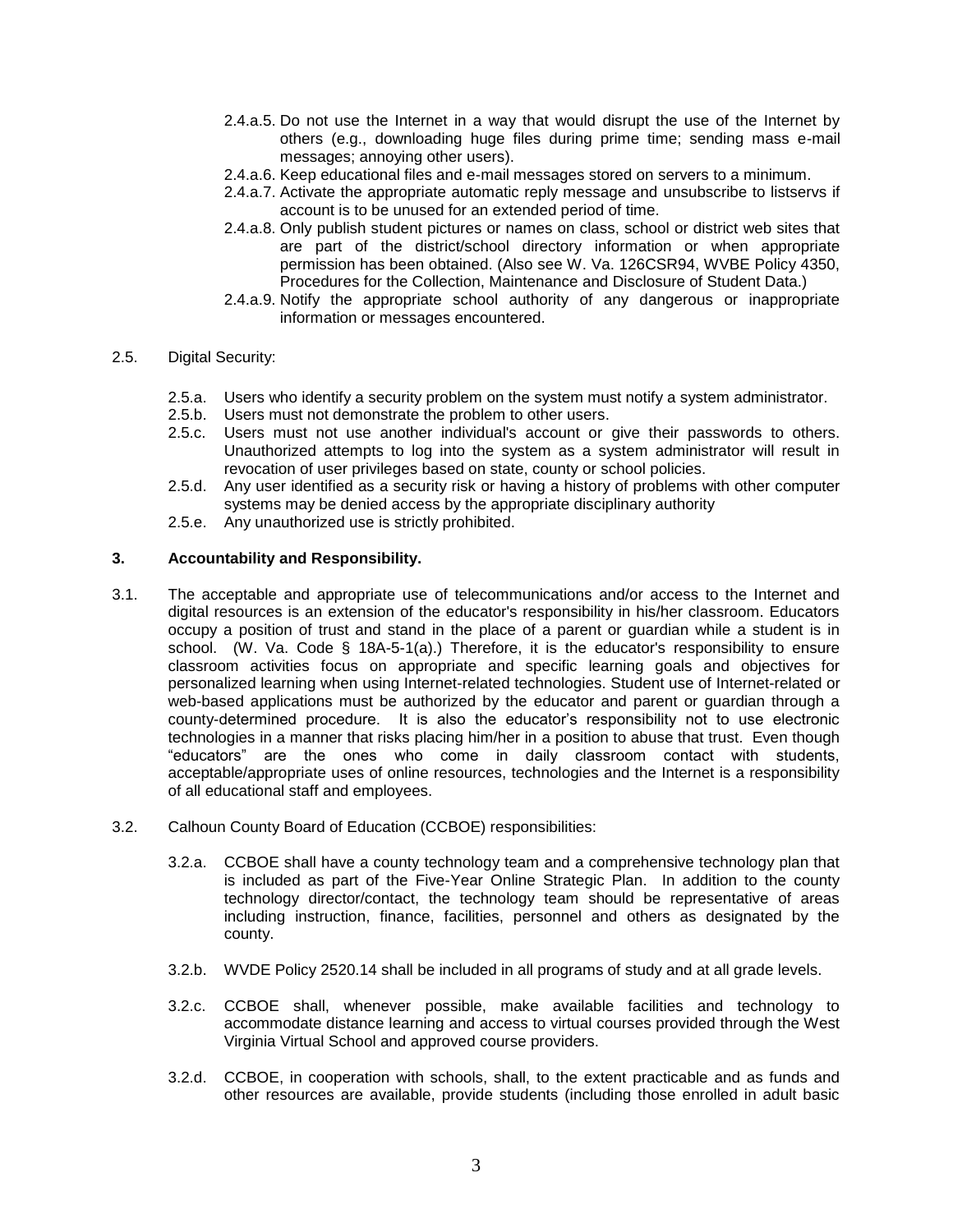education), teachers, parents and citizens access to technology, in the public schools during non-school hours and in accordance with E-rate guidelines.

- 3.2.e. CCBOE shall provide professional development in the use of technology and its application in the teaching and learning process.
- 3.2.f. CCBOE shall implement appropriate policies to help ensure the safety of students and acceptable use of electronic resources, technologies and the Internet and are encouraged to define a student code of conduct or set of responsibilities to include in acceptable use policies.
- 3.2.g. CCBOE shall provide adequate technology personnel to implement appropriate policies and manage county/school networks to help ensure the safety of students and acceptable use of electronic resources, technologies and the Internet.
- 3.2.h. In accordance with W. Va. Code, school aid formula and local funding opportunities, CCBOE shall provide support for schools to employ Technology Integration Specialists (TIS) and Technology Systems Specialist (TSS). The role of the TIS is to implement and aid educators with technology integration and fluency. The role of the TSS is to manage/repair school local area networks and connected devices. It is highly important to have adequate technology personnel at each school to ensure the safety of students and acceptable use of electronic resources, technologies, and the Internet. It is imperative to have adequate technology personnel at the school level to implement school policies through technology integration/fluency by the TIS and manage/repair school local area networks through TSS and to ensure the safety of students and acceptable use of electronic resources, technologies and the Internet.
- 3.2.i. The use and administration of a network server for Internet connection within a county or school is the responsibility of the designated/approved educator(s) and administrator(s) at the location of the server. It is their responsibility to ensure that all activities and/or functions of the server involve appropriate school activities. All administrative functions and/or file maintenance to the server are the responsibility of the designated/approved educator/administrator serving that location.
- 3.2.j. All remote access to servers located at a county or school building and connected to a wide area network and/or the Internet is the responsibility of the administrator(s) and/or educator(s) identified as responsible for the servers. Remote access of any kind is to be used only when specific educational goals have been identified and is not to be in direct competition with local Internet service providers. Additionally, all remotely accessed servers must not conflict with federal, state and local guidelines for appropriate Internet access.
- 3.2.k. Server administrators or technical contacts requesting domain names for local servers must apply to the WVDE through an application process. Those receiving a domain name must follow all guidelines detailed as part of the application process, including the adoption of a current safety and acceptable use policy.
- 3.2.l. The WVDE, CCBOE and approved service provider(s) can monitor only the e-mail accounts issued to the "access.k12.wv.us" server, which is administered by WVDE and approved provider(s). Non-"access.k12.wv.us" e-mail accounts should not be used for school/educational purposes. All liability for any non-"access.k12.wv.us" email accounts lies with the administrator(s) and/or educator(s) responsible for student utilization of alternative accounts or the administrator(s) and/or educator(s) identified as responsible for the server being used.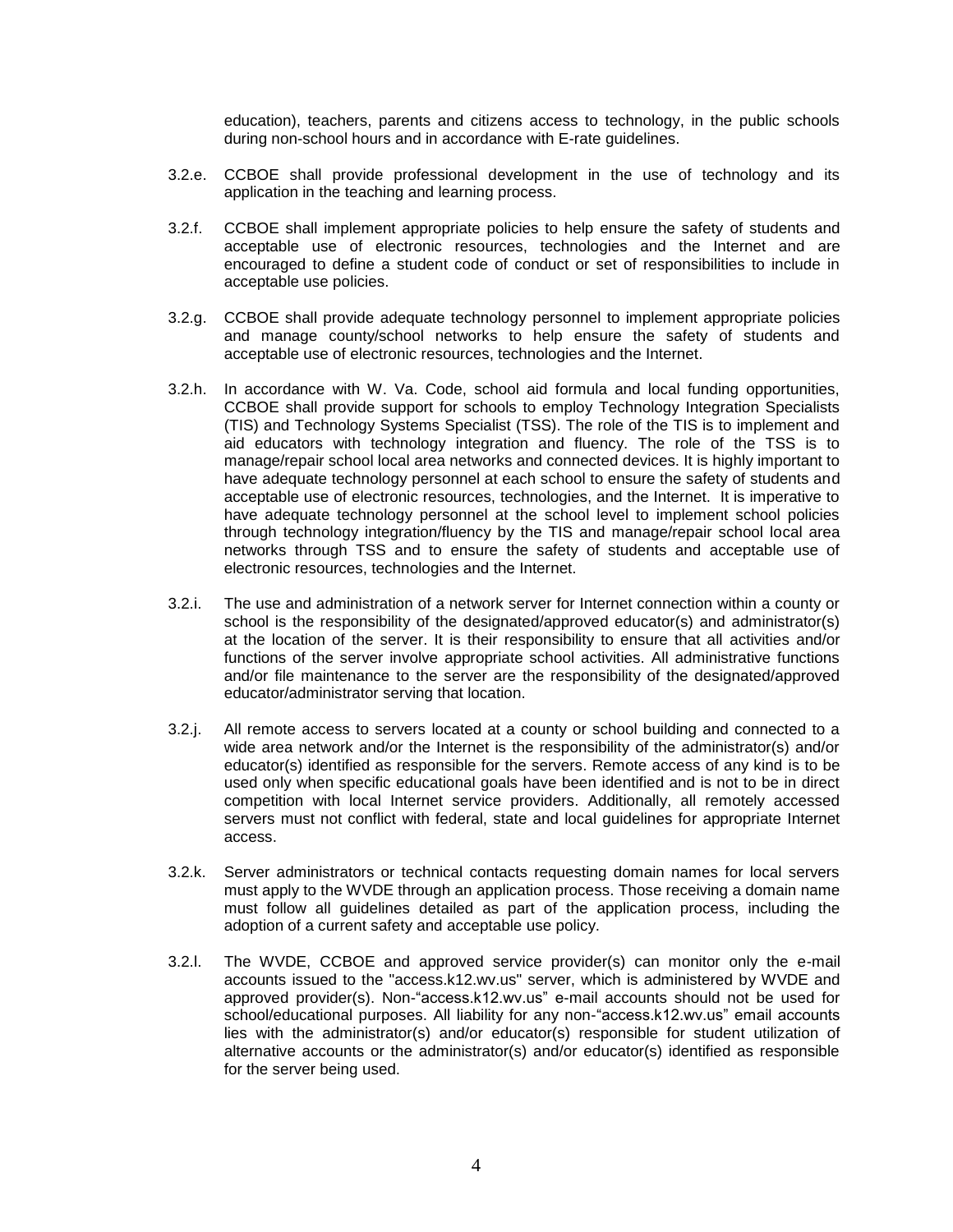- 3.2.m. Only publish student pictures or names on class, school or district web sites that are part of the district/school directory information or when appropriate permission has been obtained. (See also WVBE Policy 4350.) Schools and districts should develop local policies regarding online publishing.
- 3.2.n. CCBOE must monitor and filter the online activities of students. CCBOE must provide for educating students about appropriate online behavior, including interacting with other individuals on social networking websites and in chat rooms and cyber bullying awareness and response. CCBOE will utilize the WVDE proved method and curriculum modules that allow districts/schools to certify compliance with this FCC regulation. (For details see [http://wvde.state.wv.us/technology/cipa-compliance.htm\)](http://wvde.state.wv.us/technology/cipa-compliance.htm)
- 3.2.o. CCBOE equipment that is used off site is subject to the same rules as when used on site.
- 3.2.p. Students and staff are expected to use state, district, and school-owned technology in a responsible, efficient, ethical, and legal manner in accordance with the educational mission of the state, district, and school. The use of such technologies may be restricted or revoked for inappropriate behavior or use.
- 3.2.q. Students and staff are encouraged to use district and school equipment whenever possible. Unauthorized or unacceptable use of personal technology devices by students may result in suspension or revocation of personal device privileges. These uses include, but are not limited to, the following:
	- 3.2.q.1. Using personal devices to gain or give an advantage in a testing situation.
	- 3.2.q.2. Using personal devices during class that are not approved by the school or the individual teacher (e.g. cell phones, smart phones, tablets, digital cameras, MP3 players, and laptops).
	- 3.2.q.3. Downloading and installing district licensed software on personal devices unless specifically allowed by the licensing agreement.
	- 3.2.q.4. Using personal devices to bypass filtering, circumvent network security, or in violation of the acceptable use standards which normally apply to district-owned technology.
	- 3.2.q.5. Using personal devices for violations related to cyber bullying and harassment.
- 3.2.r. CCBOE should provide professional development and classroom teaching regarding the compliance of copyright laws. (See also [http://wvde.state.wv.us/technology/policy2460.php\)](http://wvde.state.wv.us/technology/policy2460.php) and §126-41-9. Copyright.)
- 3.2.s. Keep educational files and e-mail messages stored on servers to a minimum. Users should responsibly back up their data and files. Counties may set individual storage limits per server.
- 3.3. School Responsibilities:
	- 3.3.a. Local school improvement councils shall include in the Five-Year Online Strategic Plan mechanisms to foster the use, to the extent practicable and as funds and other resources are available, of school facilities for the purpose of accessing technology, by students, teachers, parents and citizens during non-school hours and in accordance with E-rate guidelines.
	- 3.3.b. Every school shall have a school technology team and a comprehensive technology plan that is part of the Five-Year Online Strategic Plan. Schools may choose to have the local school improvement council or the faculty senate or the curriculum team serve as the technology team.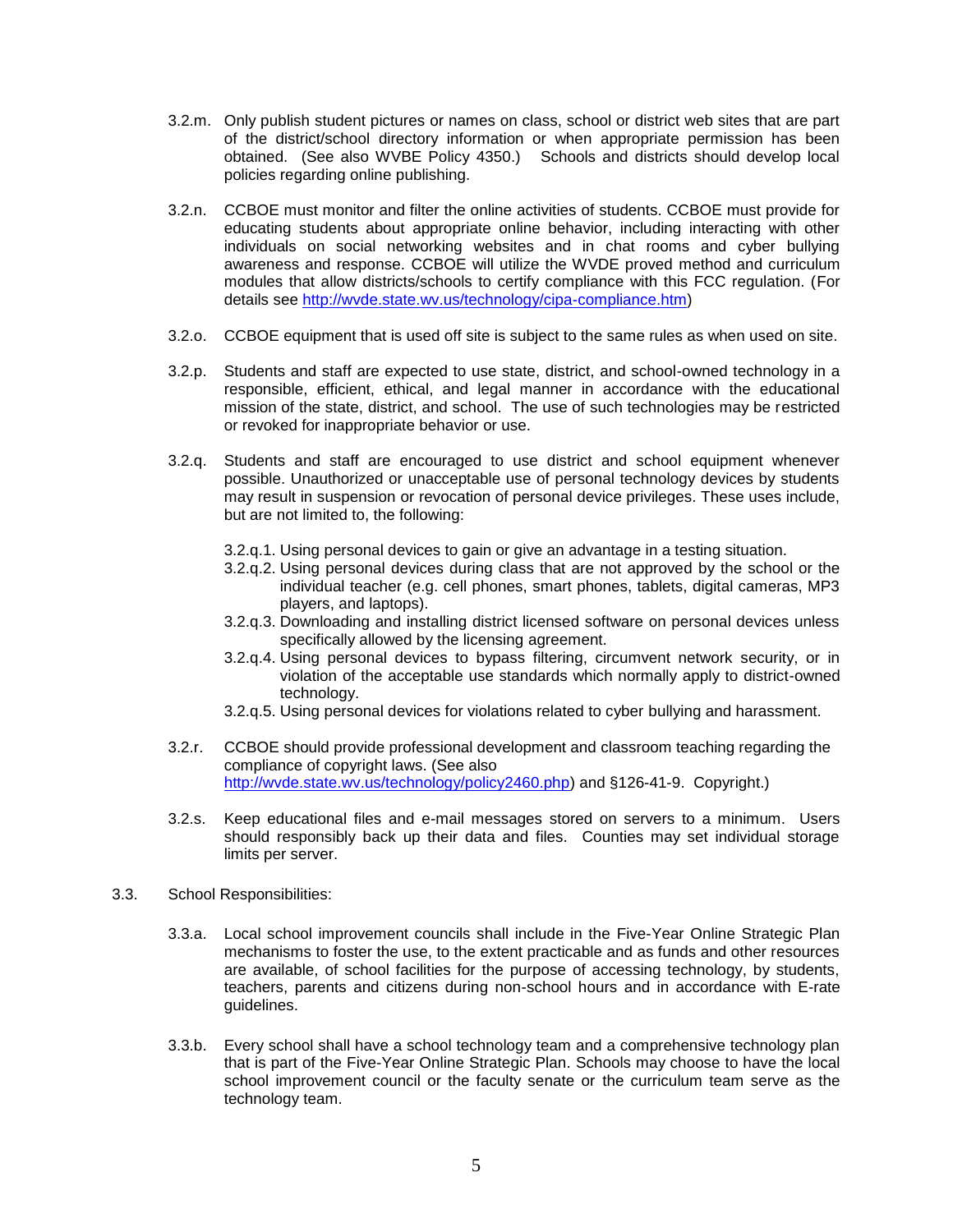- 3.3.c. WVBE Policy 2520.14 shall be taught and utilized throughout all the programs of study and at all grade levels.
- 3.3.d. Five-Year Online Strategic Plan will include necessary professional development to enable teachers to incorporate technology into the classroom.
- 3.3.e. With connections to computers and people all over the world also comes the availability of material that may not be considered to be appropriate or have educational value. On a global network, it is impossible to restrict access to all controversial materials. It is the responsibility of the student, parent, teacher and administrator to follow the acceptable use policies, as well as state and federal laws, so that access to telecommunication networks, computers and the Internet provided by the school, county, RESA and state educational systems is not abused.
- 3.3.f. Schools must enforce the use of filtering or electronic technical protection measures during any use of the computers/devices to access the Internet. Encryption of all wireless access points for E-rated Internet access provided via the K-12 network or otherwise is required.
- 3.3.g. Schools must follow the guidelines of CIPA and the Children's Online Privacy Protection federal statutes (COPPA).
- 3.4. Educator, Service Personnel and Staff Responsibilities:
	- 3.4.a. Collaboration, resource sharing, and student/teacher, student/student, and teacher/parent dialogue can all be facilitated by the use of social media and other electronic communication. Such interactivity outside of the school walls can greatly enhance face-to-face classes. However, it is imperative that a clear line be drawn between personal social networking and professional/educational networking to protect the safety of the students and the integrity of educational professionals and service staff.
	- 3.4.b. In order to assist educators in maintaining a professional relationship with students and to avoid situations that could lead to inappropriate relationships between school personnel and students, the following regulations apply to all CCBOE school personnel, RESAs and to employees of the WVBE and WVDE. Failure to adhere to these regulations may result in disciplinary action and/or loss of licensure:
		- 3.4.b.1. School personnel will maintain a professional relationship with all school students, both inside and outside the classroom and while using any form of social media and other electronic communication. Unethical conduct includes but is not limited to committing any act of harassment as defined by WVBE and/or district policy; committing or soliciting any sexual act from any minor or any student regardless of age; soliciting, encouraging, or consummating a romantic or inappropriate relationship with a student, regardless of the age of the student; using inappropriate language including, but not limited to, swearing and improper sexual comments; taking inappropriate pictures (digital, photographic or video) of students or exchanging any inappropriate pictures with students; or engaging in any other behaviour that constitutes a violation of district or county policy or that is detrimental to the health and welfare of students.
		- 3.4.b.2. The viewing, storing, transmission or downloading of pornography or sexually suggestive or sexually explicit material or text on a work computer or other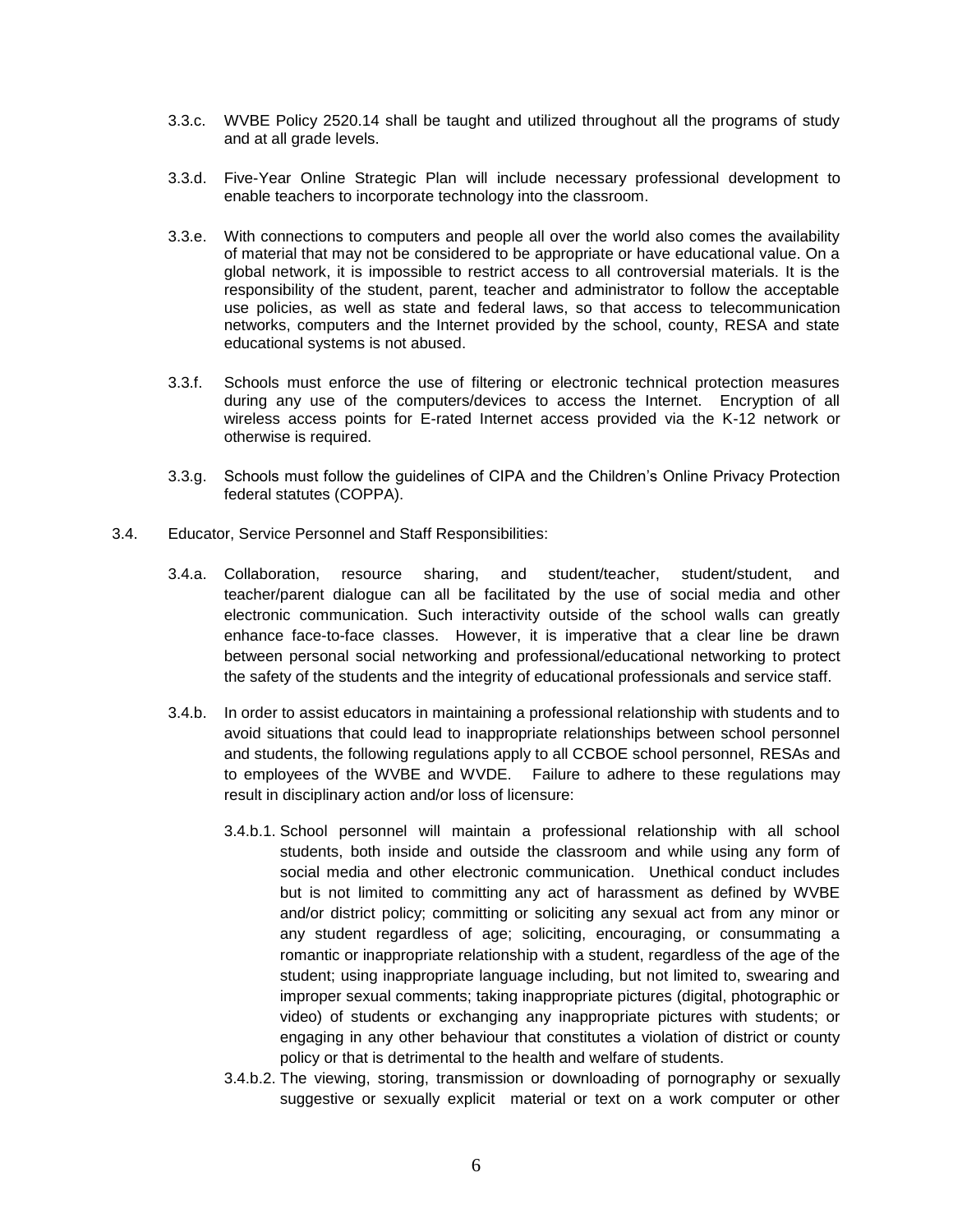electronic storage or communication device, whether at home or at work, by school personnel or anyone else to whom the school personnel has made the computer or other electronic storage or communication device available, is prohibited. This same prohibition applies to a personal computer or other electronic storage or communication device while at school or a school activity.

- 3.4.b.3. All information stored within work computers or servers is the property of the state, county or school, and the personnel using such computers/servers/ networks have no expectation of privacy with respect to its contents.
- 3.4.c. With appropriate professional development, educators will promote and model acceptable use, digital citizenship and online responsibility to support personalized learning and digital-age assessments to meet the educational learning policies, including Policy 2520.14, for all students.
- 3.4.d. Teachers, specialists, and other supervising adults will teach and discuss the appropriate use of electronic resources, technologies and the Internet with their students, monitor their use, and intervene if the uses are not acceptable.
- 3.4.e. School personnel who receive information via any electronic resource, including a social networking site, that falls under the mandatory reporting requirements of W. Va. Code § 49-6A-2, must report as indicated in W. Va. Code.
- 3.4.f. Staff members should be careful not to use copyrighted material in a manner that violates copyright law.
- 3.4.g. School personnel are responsible for protecting their passwords associated with their computers and e-mail address and must not make them accessible to others.

### **4. Use of Electronic Resources, Technology and the Internet.**

- 4.1. Overview of Use:
	- 4.1.a. Uunauthorized or unacceptable use of the Internet or any safety violations as part of an educational program by students, educators or staff may result in suspension or revocation of such use.
	- 4.1.b. Each student who will access the Internet will be provided acceptable use training and shall have an acceptable use form, signed by a parent or legal guardian, on file at the county/school.
	- 4.1.c. The WVDE provides the network system, e-mail accounts and Internet access as tools for education and administration in support of the CCBOE's mission, including student mastery of rigorous subject matter content and acquisition of global skills. Therefore, users should have no expectation of privacy; and the CCBOE reserves the right to monitor, inspect, investigate, copy, review and store, without prior notice, information about the content and usage of:
		- 4.l.c.1. The network and system files;
		- 4.l.c.2. User files and disk space utilization;
		- 4.l.c.3. User applications and bandwidth utilization;
		- 4.l.c.4. User document files, folders and electronic communications;
		- 4.l.c.5. E-mail;
		- 4.l.c.6. Internet access; and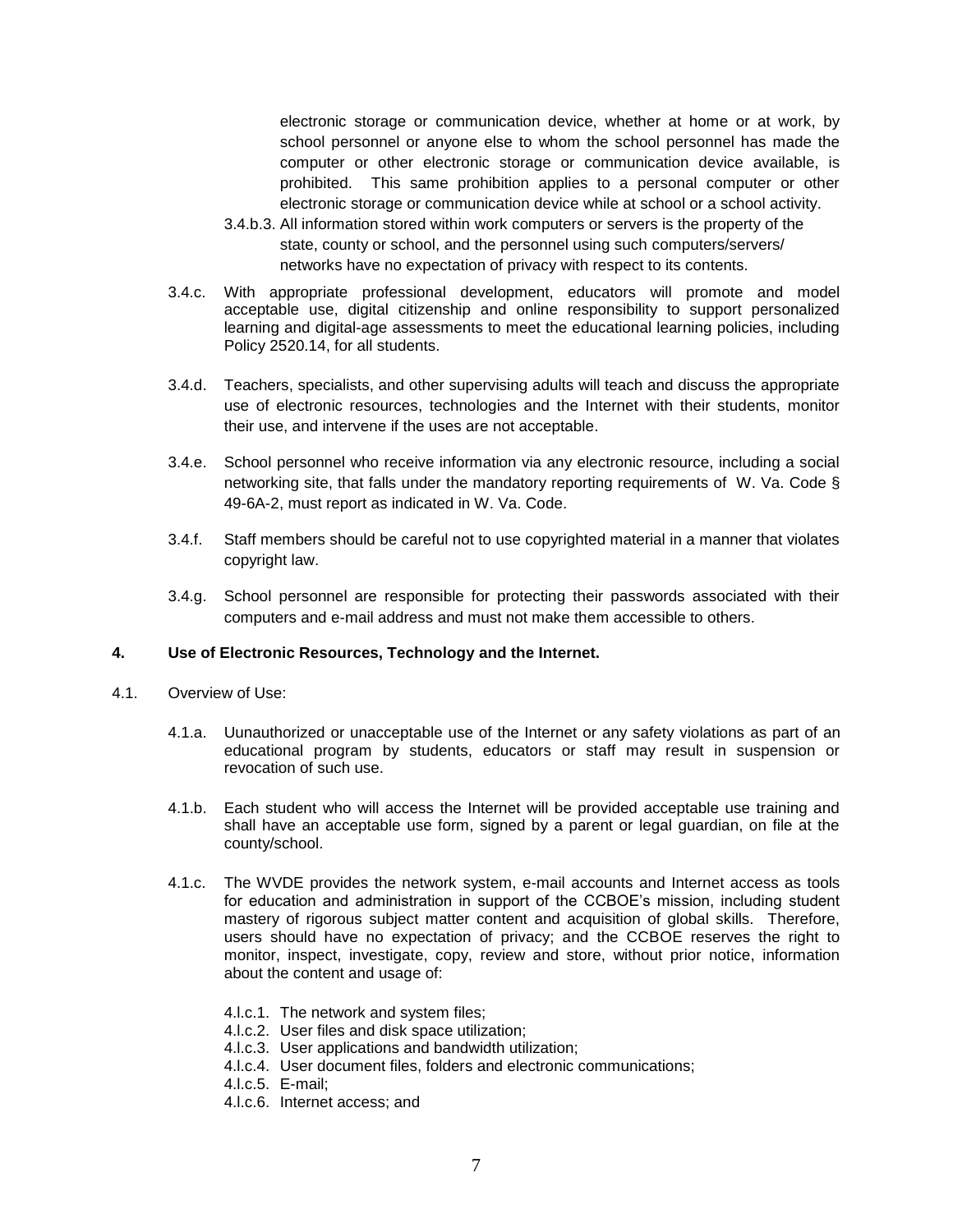- 4.l.c.7. Any and all information transmitted or received in connection with networks, email use and web-based tools.
- 4.1.d. No student or staff user should have any expectation of privacy when using the district's network. The CCBOE reserves the right to disclose any electronic message, files, media, etc., to law enforcement officials or third parties as appropriate.
- 4.1.e. No temporary accounts will be issued, nor will a student use an Internet account not specifically created for him or her that allows anonymous posting. Based upon the acceptable use and safety guidelines outlined in this document, WVDE, State Superintendent of Schools and provider(s) system administrators will determine what appropriate use is, and their decision is final.
- 4.1.f. The system administrator and/or local teachers may deny users access for inappropriate use. Additionally, violation of use policies could result in loss of access, personal payment of fees incurred, employment discipline, licensure revocation and/or prosecution. Other violations may also be found in WVBE Policy 4373.
- 4.1.g. The CCBOE, and WVDE's administrative information systems, including the West Virginia Education Information System (WVEIS), are to be used exclusively for the business of the respective state, district (county) and school organizations. All information system data are records of the respective organizations. The CCBOE and WVDE reserves the right to access and disclose all data sent over its information systems for any purposes. All staff must maintain the confidentiality of student data in accordance with The Family Educational Rights and Privacy Act (FERPA) (20 U.S.C. § 1232g; 34 CFR Part 99).
- 4.1.h. For reasons of privacy, employees may not attempt to gain access to another employee's files in the CCBOE and WVDE's information systems. However, the WVDE and CCBOE reserves the right to enter an employee's information system files whenever there is a business need to do so.
- 4.1.i. Any of these guidelines are to be cognizant of and superseded by FERPA and other appropriate federal and state laws.
- 4.2. Acceptable Use:
	- 4.2.a. The use of the electronic resources, technologies and the Internet must be in support of education and consistent with the educational goals, objectives and priorities of the CCBOE. Use of other networks or computing resources must comply with the rules appropriate for that network and for copyright compliance. Users must also be in compliance with the rules and regulations of the network provider(s) serving West Virginia counties and schools.
	- 4.2.b. The use of telecommunications and/or access to the Internet is an extension of the students' responsibility in the classroom and must follow all federal and state laws as well as state and local policies.
	- 4.2.c. State, district and school-owned technology is to be used to enhance learning and teaching as well as improve the operation of the district and school.
	- 4.2.d. Safety measures must be enforced to carry out policies at the state, RESA, county, and school to implement the intent of CIPA, COPPA, E-rate guidelines, FERPA, and any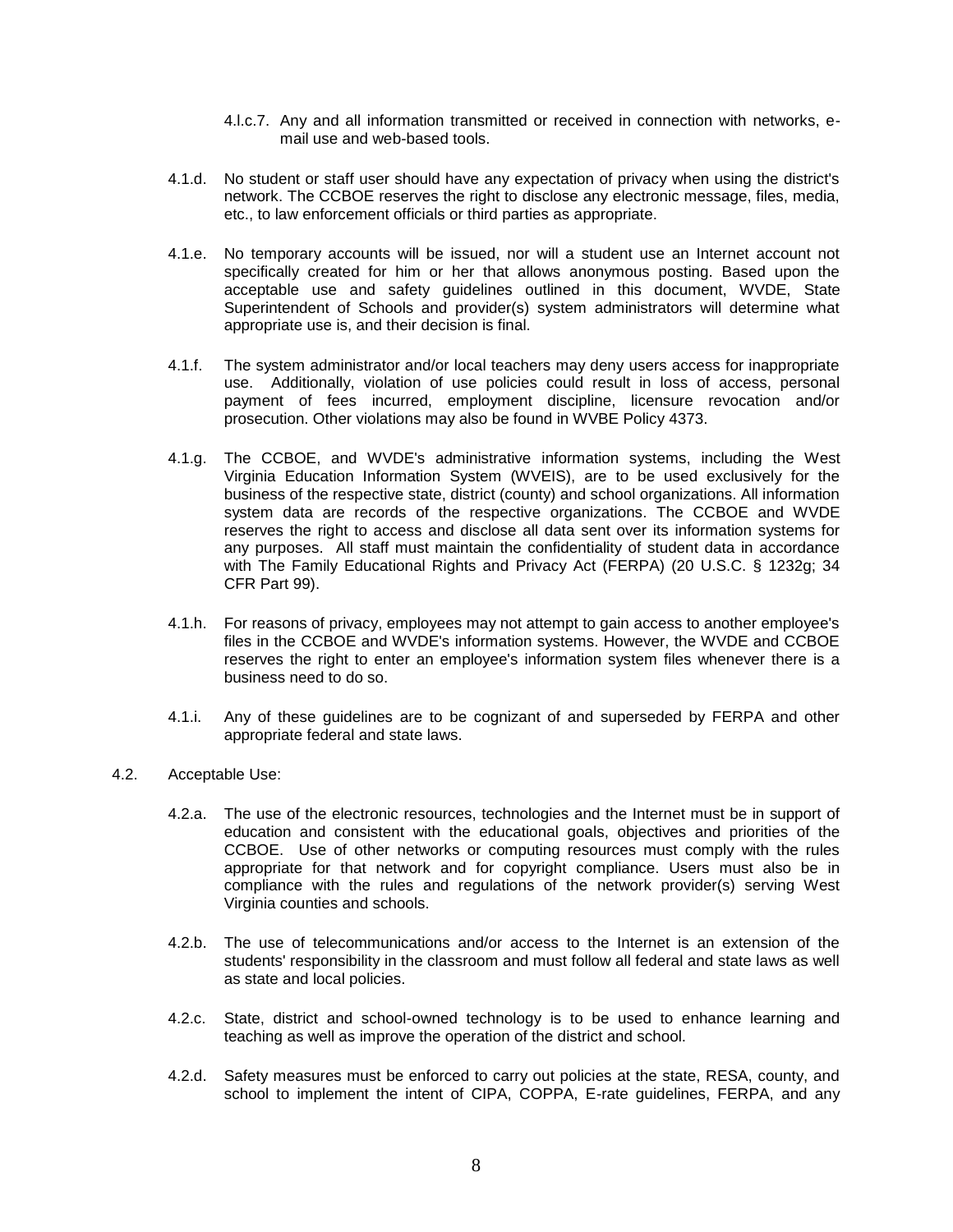other applicable state and federal statute and policy. (See also Policy 4373 and W. Va. Code §18-2C-2.)

- 4.2.e. Acceptable network use by students and staff includes the following:
	- 4.2.e.1. Creation of files, projects, videos, web pages and podcasts using network resources in support of student personalized academic learning and educational administration;
	- 4.2.e.2. Appropriate participation in school-sponsored blogs, wikis, web 2.0+ tools, social networking sites and online groups;
	- 4.2.e.3. With parental permission, the online publication of original educational material, curriculum related materials and student work. Sources outside the classroom or school must be cited appropriately;
	- 4.2.e.4. Staff use of the network for incidental personal use in accordance with all district/school policies and guidelines.
	- 4.2.e.5. At no time should a student be given administrative responsibilities for a server with a wide area network or Internet connection.
- 4.3 Unacceptable Use:
	- 4.3.a. Inappropriate use or transmission of any material in violation of any U.S. or state law or regulation is prohibited. This includes, but is not limited to, copyrighted material, threatening, abusive, or obscene material, or material protected by trade secrets.
	- 4.3.b. Use for commercial activities by for-profit institutions is not acceptable.
	- 4.3.c. Use for product advertisement or political lobbying is also prohibited.
	- 4.3.d. Illegal activities and privacy and safety violations of COPPA, CIPA and FERPA are strictly prohibited.
	- 4.3.e. Specific examples of unacceptable and/or unauthorized use include, but are not limited to:
		- 4.3.e.1. Viewing, creating, accessing, uploading, downloading, storing, sending, or distributing obscene, pornographic or sexually explicit material.
		- 4.3.e.2. Downloading, uploading and/or executing viruses, worms, Trojan horses, time bombs, bots, malware, spyware, SPAM, etc., and changes to tools used to filter content or monitor hardware and software.
		- 4.3.e.3. Using e-mail and other electronic user IDs/passwords other than one's own. Passwords are the first level of security for a user account. E-mail and system logins and accounts are to be used only by the authorized owner of the account, for authorized purposes. Students and staff are responsible for all activity on their account and must not share their account IDs and passwords.
		- 4.3.e.4. Illegally accessing or attempting to access another person's data or personal system files or unauthorized access to other state/district/school computers, networks and information systems.
		- 4.3.e.5. Supplying your password and user information to any electronic request or sharing them with others via any other communications.
		- 4.3.e.6. Storing passwords in a file without encryption.
		- 4.3.e.7. Using the "remember password" feature of Internet browsers and e-mail clients.
		- 4.3.e.8. Leaving the computer without locking the screen or logging off.
		- 4.3.e.9. Corrupting, destroying, deleting, or manipulating system data with malicious intent.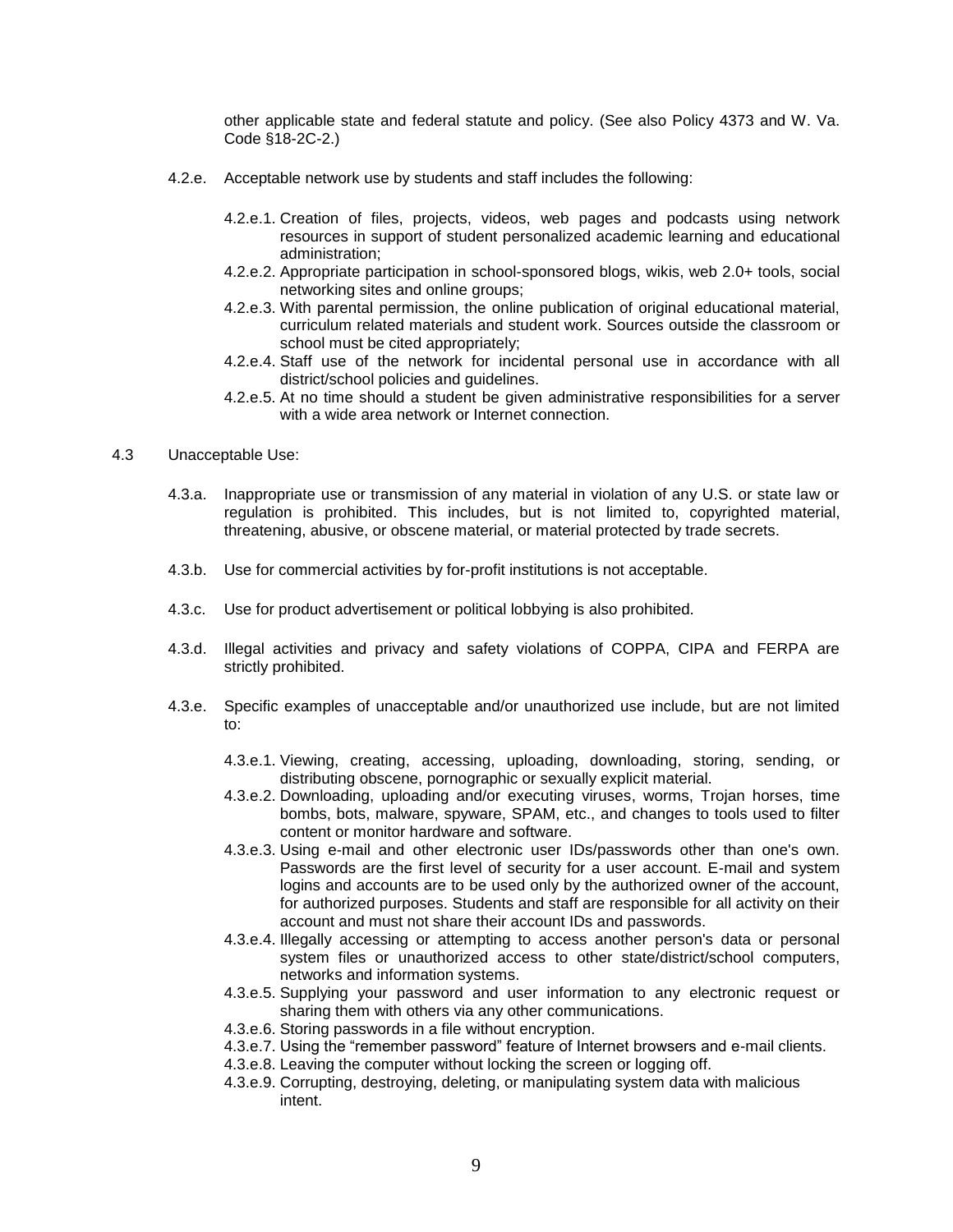- 4.3.e.10 Requesting that inappropriate material be transferred.
- 4.3.e.11 Violating safety and/or security measures when using e-mail, chat rooms, blogs, wikis, social networking sites, Web 2.0 tools and other forms of electronic communications.
- 4.3.e.12 Hacking, cracking, vandalizing or any other unlawful online activities.
- 4.3.e.13 Disclosing, using, or disseminating personal information regarding students.
- 4.3.e.14 Cyber bullying, hate mail, defamation, harassment of any kind, discriminatory jokes and remarks and other unauthorized uses as referenced in WVBE policies or other policies and laws.
- 4.3.e.15 Personal gain, commercial solicitation and compensation of any kind.
- 4.3.e.16 Any activity which results in liability or cost incurred by the district.
- 4.3.e.17 Downloading, installing and/or executing non-educational gaming, audio files, video files or other applications (including shareware or freeware) without permission or approval.
- 4.3.e.18 Support or opposition for ballot measures, candidates and any other political activity.
- 4.3.e.19 Information posted, sent or stored online that could endanger others (e.g., bomb construction, drug manufacture, etc.).
- 4.3.e.20.Plagiarism or reproducing/repurposing audio/video without permission/consent.
- 4.3.e.21 Attaching unauthorized equipment to the district or school networks. Any such equipment may be confiscated and turned over to law enforcement officers for a potential violation of W. Va. Code §61-3C-5, Unauthorized Access To Computer Services.
- 4.3.e.22 Attaching unauthorized equipment or making unauthorized changes to the state backbone network. Unauthorized equipment may be confiscated and may turned over to law enforcement officers for a potential violation of W. Va. Code § 61-3C-5, Unauthorized Access To Computer Services. Only WVDE network personnel may authorize changes which affect the state backbone network.
- 4.3.e.23 Vandalizing technology equipment or data. Vandalism is defined as any attempt to harm or destroy data of another user or to intentionally damage equipment or any connections that are part of the Internet. This includes, but is not limited to, uploading, downloading or creating computer viruses. Vandalism will result in revocation of user privileges.
- 4.3.e.24 Uses related to or in support of illegal activities will be reported to authorities.

### **5 Network.**

- 5.1. The statewide network, the county wide area networks (WANs), and school local area networks (LANs) include wired and wireless computers, peripheral equipment, routers, switches, servers, files, storage devices, e-mail, Internet content, digital tools (blogs, web sites, web mail, groups, wikis, etc.) and any other equipment which communicates via network connections. These components are utilized to provide access to electronic resources, technologies and the Internet.
- 5.2. The WVDE reserves the right to prioritize the use of and access to the statewide network. CCBOE may also prioritize local traffic within WANs and LANs consistent with WVDE guidelines.
- 5.3. All use of the network must support instructional and administrative purposes of CCBOE and be consistent with WVBE policies, WVDE guidelines, E-Rate regulations and state and federal laws.
- 5.4. WVDE, approved service provider, and other state agencies operate the statewide infrastructure to provide Internet access for all public schools under the jurisdiction of the WVBE. In accordance with state purchasing guidelines, filtering will be installed at the state network level at the two points of presence (POPs) for Internet access. This will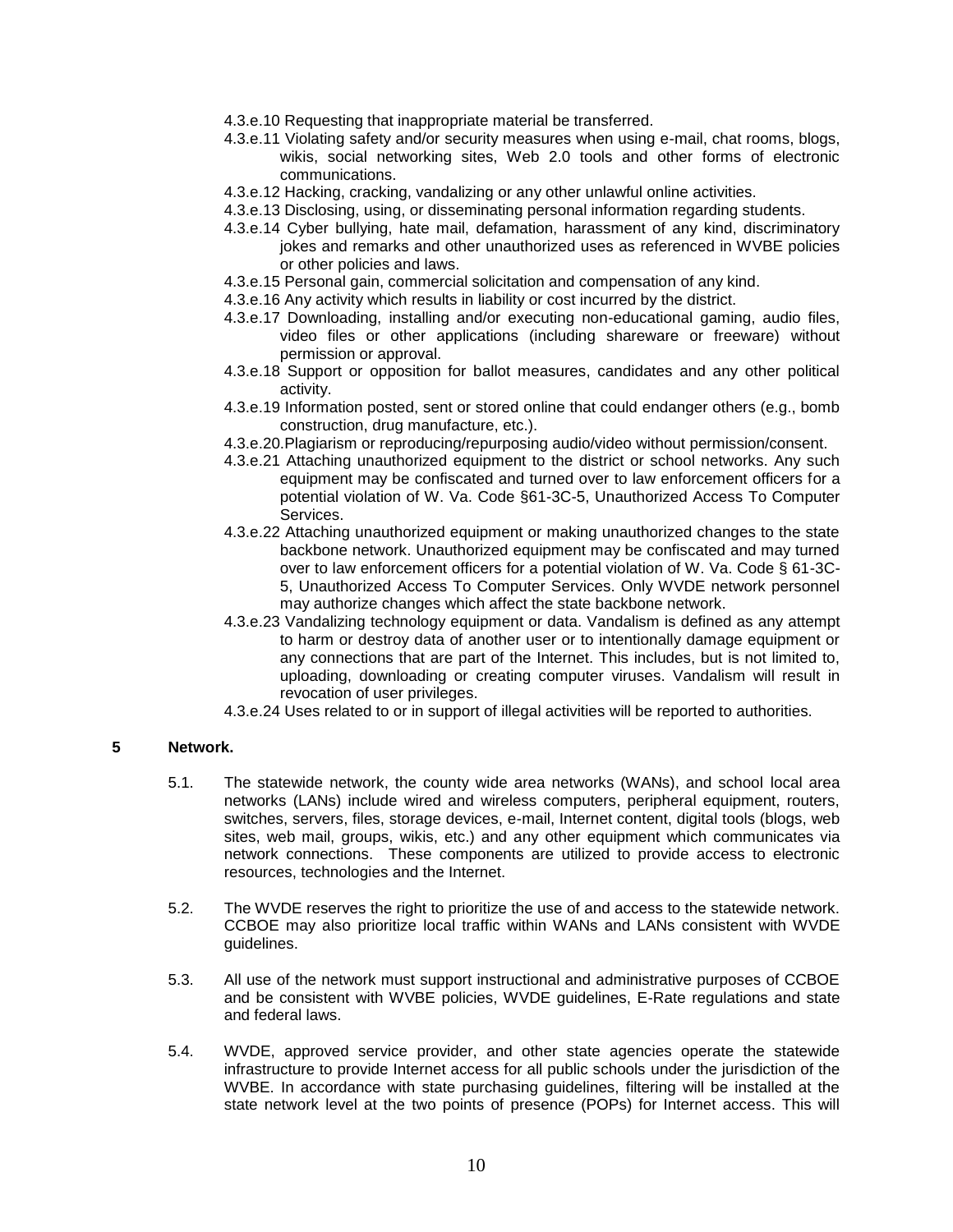provide filtering for all public schools in a cost effective manner and with efficient management. Providing this service at the state level enables districts to meet CIPA and E-Rate guideline requirements for filtering.

- 5.5. The CCBOE may also add additional electronic filters at the local network levels. Other objectionable material may be filtered. The determination of what constitutes "other objectionable" material is a local decision.
- 5.6. Schools must enforce the use of the filtering or electronic technical protection measures during any use of the network and computers/devices to access the Internet.
- 5.7. To avoid duplication of effort at the district/school levels, the WVDE will provide a method and instructional modules that allow districts/schools to certify compliance with the new FCC regulations regarding Internet safety policies. The policies must provide for educating students about appropriate online behavior, including interacting with other individuals on social networking websites and in chat rooms and cyber bullying awareness and response. Instructional information regarding the WVDE method and curriculum content for certifying that students have been educated about appropriate online behavior can be found at [http://wvde.state.wv.us/technology/cipa-compliance.htm.](http://wvde.state.wv.us/technology/cipa-compliance.htm) This WVDE method will provide documentation that districts have met the annual E-rate compliance requirements of educating students regarding appropriate use. CCBOE will utilize WVDE's method to provide this documentation.

## **6. Filtering.**

- 6.1. Filtering software is not 100% effective. While filters make it more difficult for objectionable material to be received or accessed, filters are not a solution in themselves. Every user must take responsibility for his or her use of the network and Internet and avoid objectionable sites.
- 6.2. Any attempts to defeat or bypass the state's Internet filter or conceal Internet activity are prohibited. This includes, but is not limited to, proxies, https, special ports, modifications to state browser settings and any other techniques designed to evade filtering or enable the publication of inappropriate content.
- 6.3. E-mail inconsistent with the educational missions of the state, district or school will be considered SPAM and blocked from entering e-mail boxes.
- 6.4. Appropriate adult supervision of Internet use must be provided. The first line of defense in controlling access by students to inappropriate material on the Internet is deliberate and consistent monitoring of student access and use of equipment.
- 6.5. Staff must make a reasonable effort to become familiar with the Internet and to monitor, instruct and assist effectively in filtering and acceptable use issues.
- 6.6. Appropriate filtering must be maintained to meet E-rate guidelines.

### **7. Copyright.**

- 7.1. Copyright laws protect the rights of people who create intellectual property by providing the creator with exclusive rights to license, sell or use the works. A creator owns the rights of reproduction, adaptation, distribution, public performance, public display, digital transmission and moral rights.
- 7.2. Downloading, copying, duplicating and distributing software, music, sound files, movies, images or other copyrighted materials without the specific written permission of the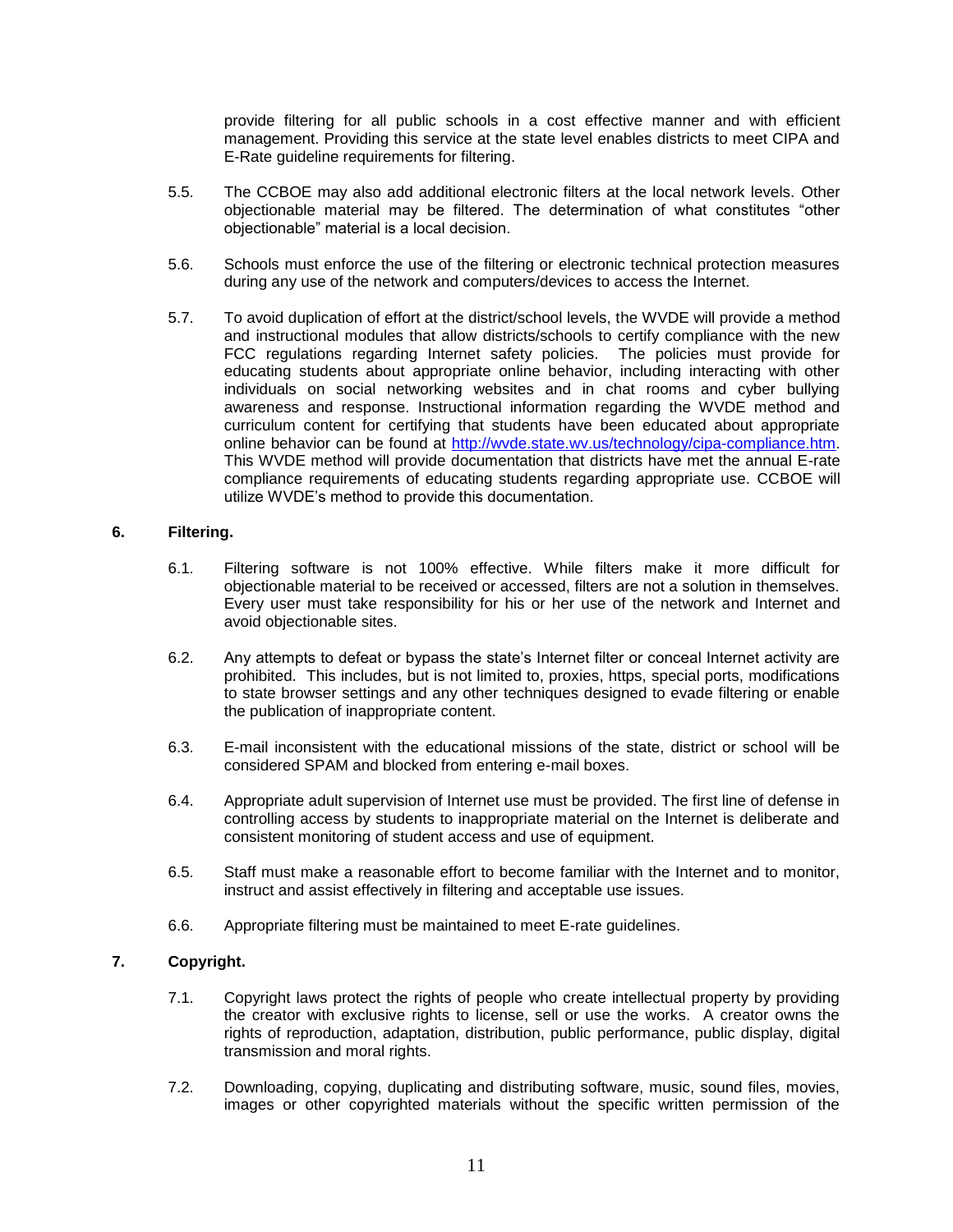copyright owner is generally prohibited. However, the duplication and distribution of materials for educational purposes are permitted if and when such duplication and distribution fall within the Fair Use Doctrine of the United States Copyright Law (Title 17, United States Code [http://copyright.gov/title17\)](http://copyright.gov/title17) and content is cited appropriately.

- 7.3. The doctrine of fair use for education has developed through court decisions over the years. It has been codified in Section 107 of the United States Copyright Law (Title 17, United States Code), and lists four factors to be considered in determining whether or not a particular use is fair:
	- 7.3.a. The purpose and character of the use, including whether such use is of commercial nature or is for nonprofit educational purposes.
	- 7.3.b. The nature of the copyrighted work.
	- 7.3.c. The amount and substantiality of the portion used in relation to the copyrighted work as a whole.
	- 7.3.d. The effect of the use upon the potential market for, or value of, the copyrighted work.
- 7.4. To discourage violation of copyright laws, the following compliance requirements are specified:
	- 7.4.a. Employees and students are expected to adhere to the copyright laws.
	- 7.4.b. Appropriate software licenses will be obtained for use in a network server system or other multi-access use.
	- 7.4.c. Programs available through the statewide provisions of technology implementation must comply with stipulations of the various purchase agreements.
	- 7.4.d. Illegal copies of copyrighted programs shall not be made or used on state, RESA, district or school equipment. (See also section 9.2.)
	- 7.4.e. Students are to be taught the ethical and practical problems and consequences of plagiarism and software/media piracy.
	- 7.4.f. Employees will be provided yearly reminders of their responsibility through a county chosen procedure to adhere to and enforce the copyright laws and will be provided in-service if necessary.
	- 7.4.g. Educators and students should perform due diligence by reviewing the Terms and Conditions, Terms of Use, End User License Agreements (EULA), Copyright, etc. prior to utilizing content from resources and software licenses to ensure that they are not violating the Terms and Conditions agreed to of said resource. While Fair Use (Section 107 of the United States Copyright Law, Title 17, United States Code) does allow for some utilization of content, Terms and Conditions may specify the use allowed that would not be defined under Fair Use. (e.g., YouTube does not permit the downloading of video content for use. While showing the video in the classroom could be claimed under Fair Use, the downloading would be prohibited under the terms and conditions and is not defined by Fair Use.)
- 7.5. Under federal law, employees violating the copyright laws may be subject to fines, confiscation of material, and other prosecution. Violations may also result in the employee's suspension and/or dismissal for insubordination under W. Va. Code §18A-2-8.

### **8. Web Publishing.**

8.1. The CCBOE recognizes the educational benefits of publishing information on the Internet by school personnel and students. The CCBOE also recognizes the importance of guidelines that address content, overall responsibility, potential contributors, quality,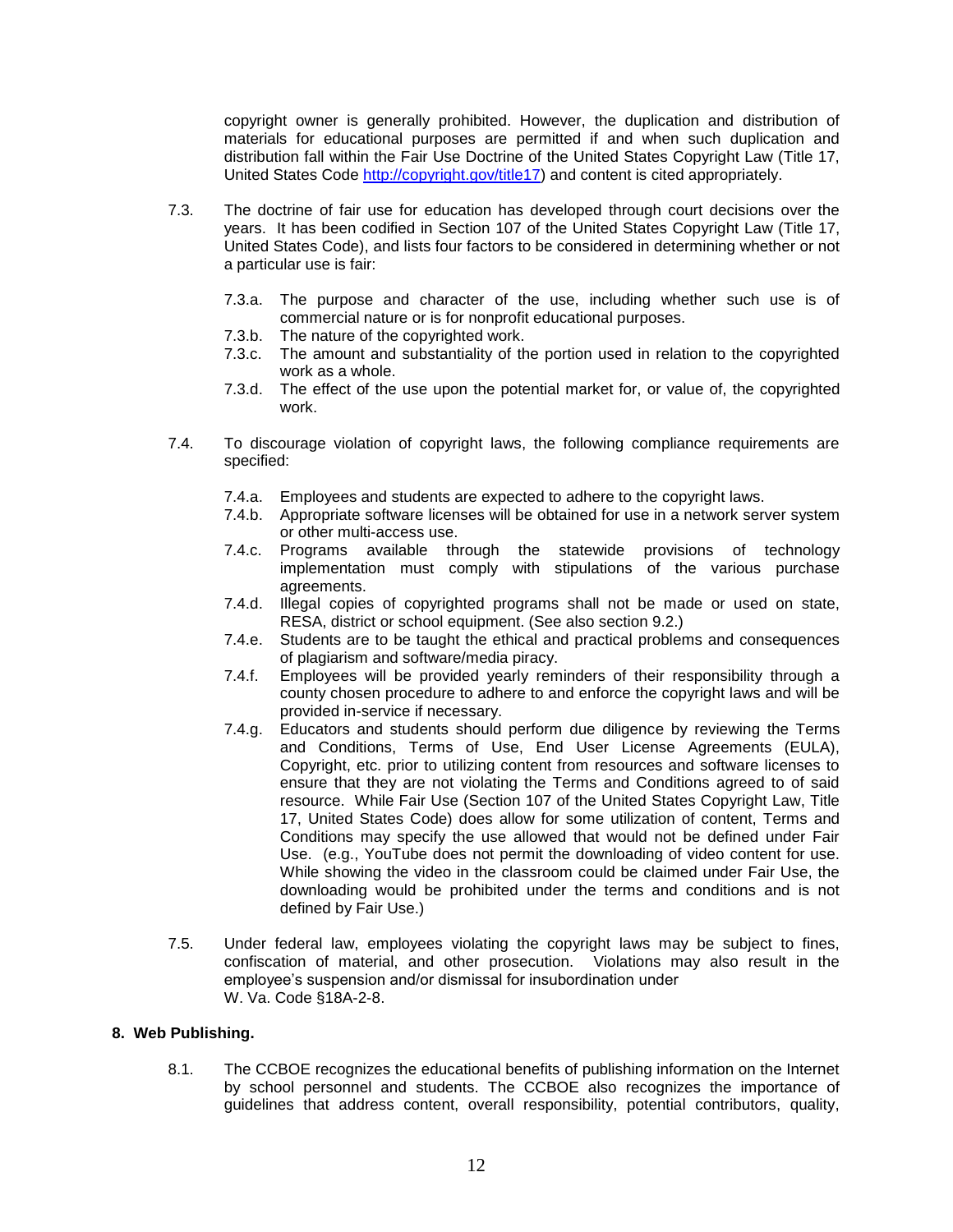technical standards, copyright laws, and student protection. In addressing these issues, the WVDE recommends that each county and/or school adopt local policies that are consistent with, but not limited to, the following web publishing guidelines:

- 8.1.a. The "official" district/school web site may be administered by the district/school designated authority.
- 8.1.b. Appropriate educational permission must be obtained for student web pages published within the West Virginia public K-12 intranet and from a public K-12 site to the Internet.
- 8.1.c. Helping a community organization develop a web site could be a learning experience/project for students. However, housing a community web site on a school/county server will take K-12 bandwidth and is not recommended and may violate E-rate or other regulations.
- 8.2. Web site content should:
	- 8.2.a. Be appropriate, in good taste, and not harmful to any individual or group.
	- 8.2.b. Be grammatically correct, accurately spelled, and have a pleasing appearance.
	- 8.2.c. Follow FERPA, state, district and school regulations when using student pictures and names. Parental permission should be obtained. Internet guidelines stress the importance of not publishing the last names of students. Nicknames may be used in place of the given name. Personal information, such as home address, home telephone, credit card information, mother's maiden name, and other personal information should not be published.
	- 8.2.d. Comply with WVBE and CCBOE policies and regulations.
	- 8.2.e. Include information such as an e-mail address of the responsible contact person, copyright, and the last date updated should be included.
	- 8.2.f. Remain current, be accurate, and navigation through the site should be easy and user friendly.
	- 8.2.g. Restrict business/commercial links or the acknowledgment of a business on a school/county web site to business partners and/or materials that are educational, provide technical support, or are germane to the philosophy of the school/county. Advertising of commercial offerings is forbidden.
	- 8.2.h. Comply with copyright, intellectual property, state, federal (specifically COPPA and CIPA) and international law.
	- 8.2.i. Include the permission granted statement (who, time period, etc.) for all copyrighted materials.
- 8.3. Consult the World Wide Web Consortium (W3C) for additional web publishing standards at [http://www.w3.org/standards/webdesign.](http://www.w3.org/standards/webdesign)
- 8.4. The W3C Web Accessibility Initiative (WAI) develops Web accessibility guidelines. More information is available at [http://www.w3.org/WAI/intro/components.php.](http://www.w3.org/WAI/intro/components.php)

### **9. Incorporation by Reference.**

- 9.1. A copy of the West Virginia Educational Technology Plan is incorporated by reference and may be reviewed at [http://wvde.state.wv.us/technology/techplan/index.php.](http://wvde.state.wv.us/technology/techplan/index.php)
- 9.2. E-rate Compliances. A list of E-rate compliances will be provided at [http://wvde.state.wv.us/technology.](http://wvde.state.wv.us/technology)
- 9.3. Guidance procedures to address definitions, technological changes, best practices and FAQs. See:<http://wvde.state.wv.us/technology/policy2460.php> .